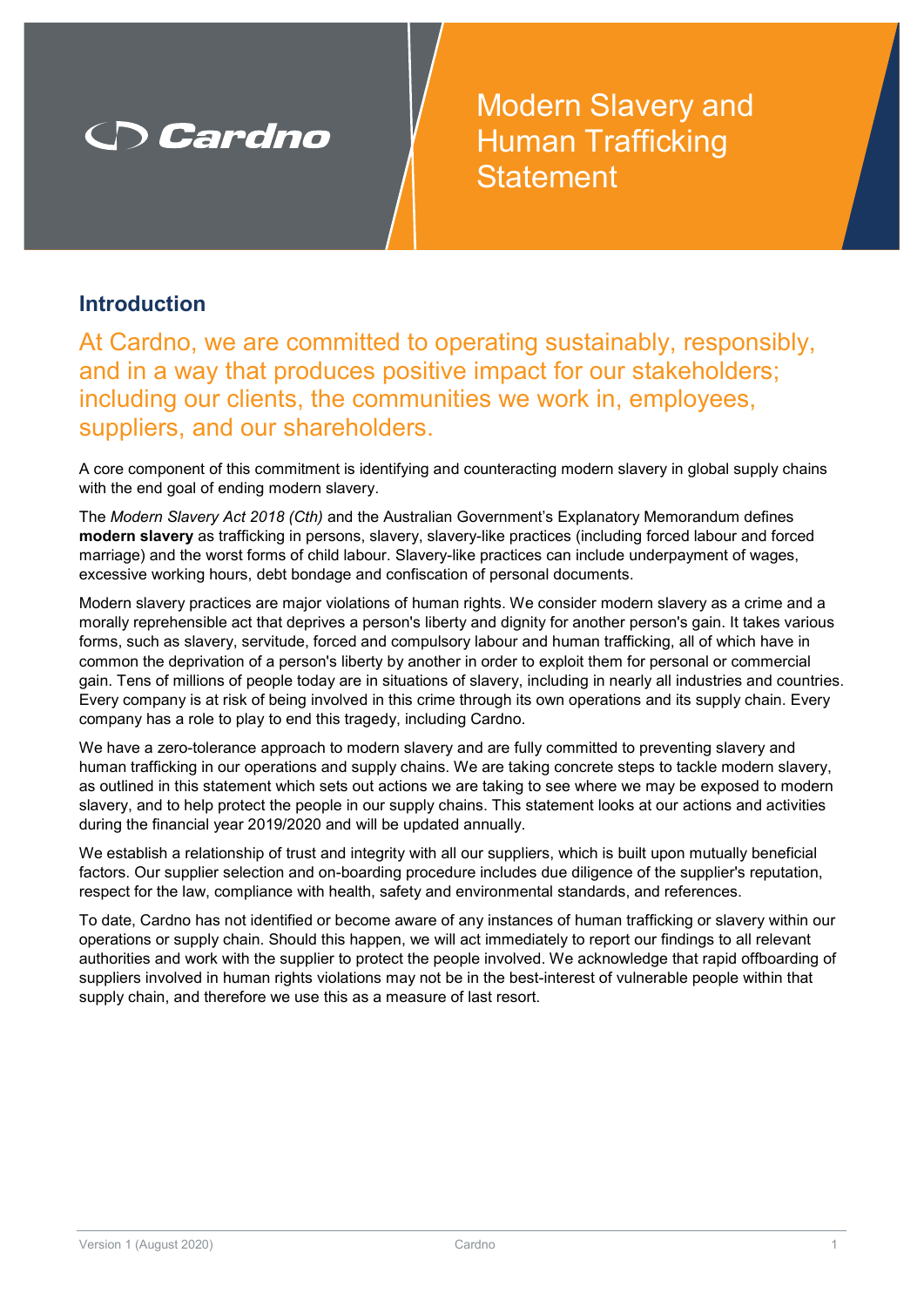## The following are Cardno's core elements of our actions to prevent modern slavery and human trafficking:

#### **Supply chain risk assessment**

We carry out risk assessments of our supply chain by measuring all the following:

- > **Geographic risk:** we use global data sets to evaluate geographic risk within our supply chain, including the Global Slavery Index
- > **Product risk:** we use global data sets to create a risk profile of products we purchase and include this in our supply chain risk assessments
- > **Services risk:** we use global data sets to create a risk profile of services we purchase and include this in our supply chain risk assessments
- > **Watchlists:** while onboarding suppliers we cross-check them against databases of global watchlists to see if they have been flagged for any illegal conduct

These assessments determine our response and the risk controls that we implement across our purchases and supply chain.

### **Policies**

Cardno operates the following policies for identifying and preventing slavery and human trafficking in our operations:

- > **Anti-slavery and Human Trafficking Policy** this articulates Cardno's commitment to identifying and countering modern slavery in global supply chains. This aligns Cardno with the United Kingdom Modern Slavery Act and the Australian Modern Slavery Act, as well as other counter-slavery legislation
- > **Whistleblowing Policy** we encourage all employees, customers and suppliers to report any suspicion of slavery or human trafficking without fear of retaliation. We provide a confidential helpline to protect the identity of the whistleblowers.
- > **Code of Conduct** our Code of Conduct encourages employees to do the right thing by clearly stating the actions and behaviour expected of them when representing the business. We strive to maintain the highest standards of employee conduct and ethical behaviour when operating abroad and managing our supply chain.
- > **Safeguarding Policy** we encourage all employees, customers and suppliers to ensure they follow best practice to protect the health, safety, security and well-being of everyone who is encompassed within the scope of Cardno's business.
- > **Child Protection Policy and Procedure** this reflects a zero-tolerance approach to all forms of child exploitation and abuse including those that constitute human rights abuses. All personnel including employees, contractors, subcontractors and suppliers are required to undergo awareness training of child protection matters and commit to our Child Protection Policy and procedures, which also deals with how to report incidents if they occur.

#### **Supplier due diligence**

Cardno conducts due diligence on new subcontractors and suppliers during on-boarding and on existing suppliers at regular intervals. We require subcontractors and suppliers to complete a due diligence checklist to ensure they conform to Cardno's policies and procedures, and we check them against international watchlists.